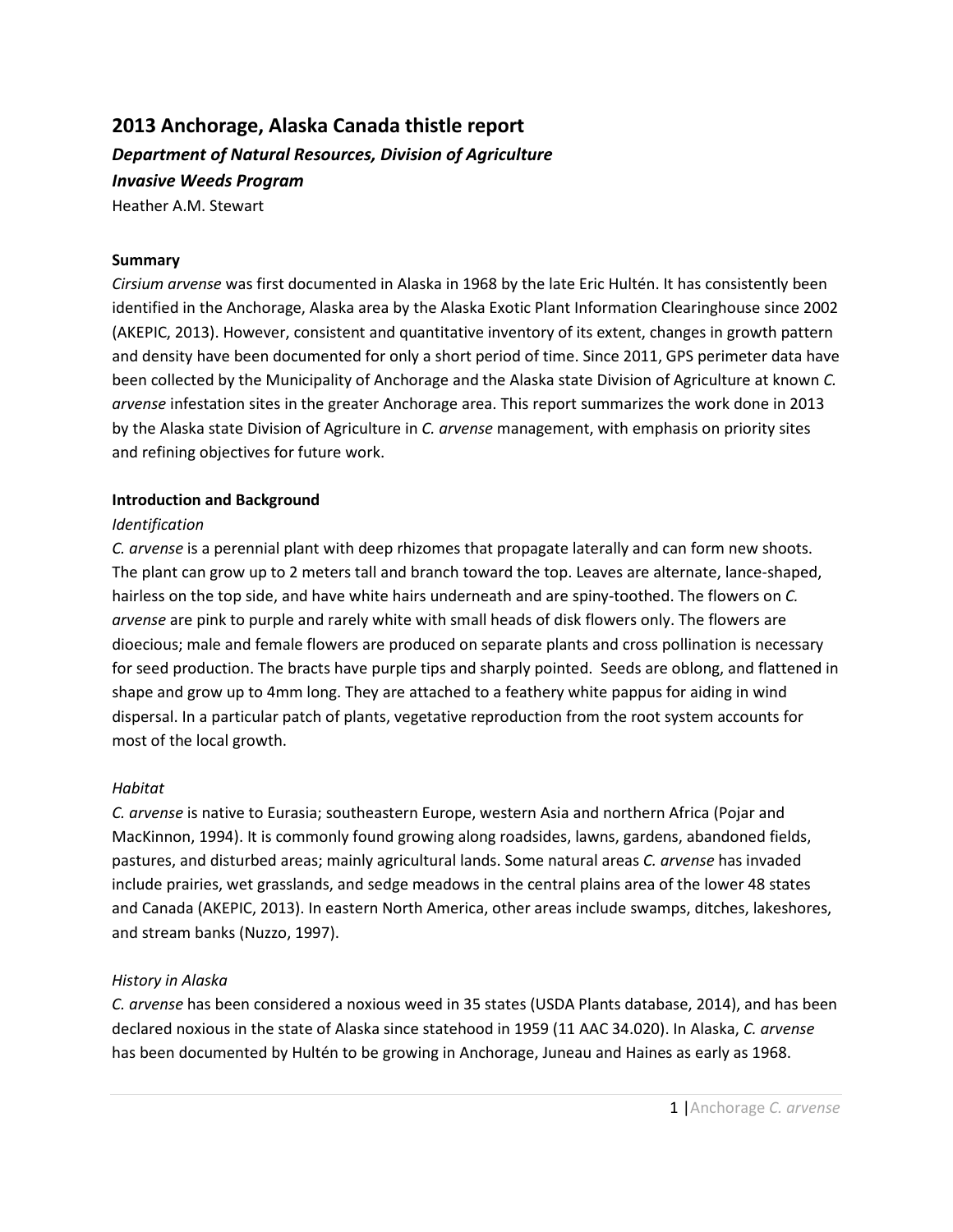Since 2002, *C. arvense* has been consistently identified in other areas including Ketchikan, Kodiak Island, Kenai Peninsula, Sitka, and Stevens Village just north of Fairbanks (AKEPIC, 2013). Presently, *C. arvense* is predominantly invading urban areas along roadsides with few infestations in natural areas. Figure 1 shows these records since 2002 in the greater Anchorage area (AKEPIC, 2013), highlighting the 2013 field season infestations managed or monitored. In 2012, the Anchorage Cooperative Weed Management Area (CWMA) was the first to manage *C. arvense*  with success in Anchorage on Municipality land with a systemic herbicide.



or on private property or not found based on record description.

# **Project Objectives**

The *C. arvense* project efforts for the Anchorage area are to:

- 1. Identify high priority infestations of C. thistle in the Anchorage CWMA boundaries, and begin immediate control work.
- 2. Using AKEPIC records identify additional areas for management and inventory to fill gaps in these activities.
- 3. Develop a *C. arvense* management plan for the Anchorage area that identifies the location of priority infestations, how to determine priority, control methods appropriate for *C. arvense*, and an outreach strategy.

# **Methods**

# *Surveying and Quantification*

The Adaptive Cluster Sampling Method modified from Rew and Pokorny (Fig. 2, 2006) was utilized in the 2013 field studies of Canada thistle in the Anchorage area. This method excels at sampling rare populations and relatively new invaders, concentrating sampling efforts on "hotspots" and sampling all areas sampled rather than just locations. The adaptive sampling method prioritizes areas to survey by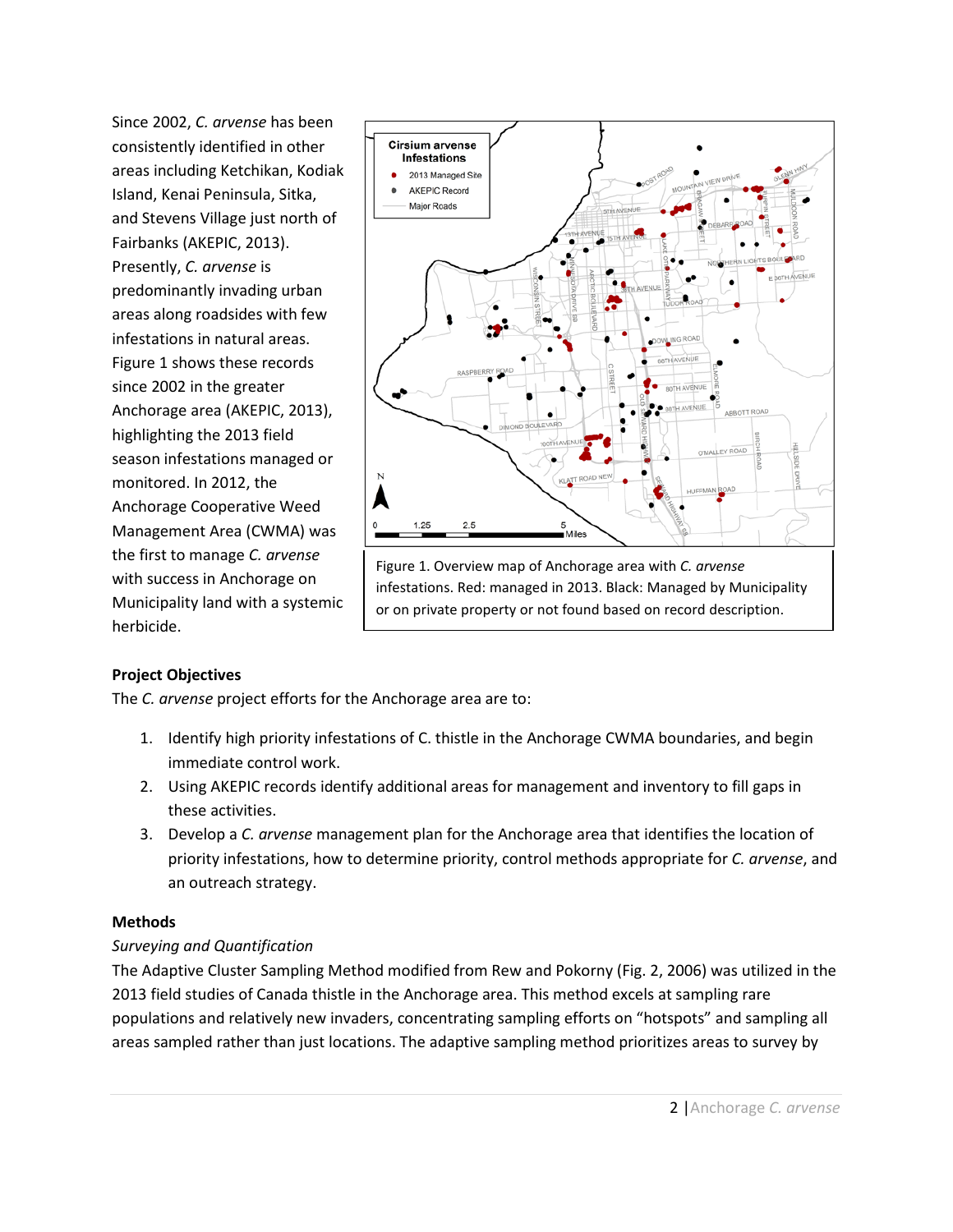focusing on roads, trails, campgrounds, and waterways. Biasing the survey to areas more likely to contain invasive plant species increases sampling efficiency and relevant to this study.

Due to the project sample area being in the Anchorage city limits, where 41% of Alaska's population resides (DOL, 2013) and urbanization is very evident, the Adaptive Cluster sampling method uses areas of human activity as a starting point for surveys. Invasive species are mapped as point features and the radius of the population is recorded. If infestations are large (radius or length greater than 40 m), and irregularly shaped, the perimeter of the infestation is walked and recorded directly as a polygon using a GPS unit. These polygons were used in a GIS to quantify the area (m<sup>2</sup>) of the infestation. The distance between surveyors when sampling as area is calibrated in the field with known locations of *C. arvense* to ensure that the sampled area is covered adequately. Sites managed for the 2013 field season were

determined by work completed in 2012 and in previous years that have been recorded in the Alaska Natural Heritage Program's AKEPIC database (AKEPIC, 2013).

For quantification of each infestation, stem counts were estimated for the entire infestation and recorded in an excel spreadsheet. Other information about the infestation's characteristics were also recorded using the AKEPIC (2013) datasheet. Quadrats of 1m by 1m were also taken at each site larger than 5m in diameter to quantify the density of that



Figure 2. Adaptive Cluster Sampling Method modified from Rew and Pokorny (2006). Hypothetical map shows invasive plant patches (solid light blue areas), their boundaries (slid lines), and adaptive sampling walking paths (dashed lines) used for finding new patches of the same species.

particular site. For quantifying the density most representatively, three quadrat measurements were taken; one in a relatively unpopulated area, one in the most populated area and the other in a moderately populated area. These three measurements were averaged out for each site and recorded. To quantify extents of the known infestations, the areas (meter<sup>2</sup>) of each site were calculated. Other information, such as area overlap percentage, and year-to-year area differences were also calculated to assess changes in Canada thistle growth at each site. For the sake of reporting, calculated results will be reported with an emphasis on 4 priority sites. These sites were determined by size: greater than 50 m in length or diameter; and by location: close proximity to highly trafficked roads and highways.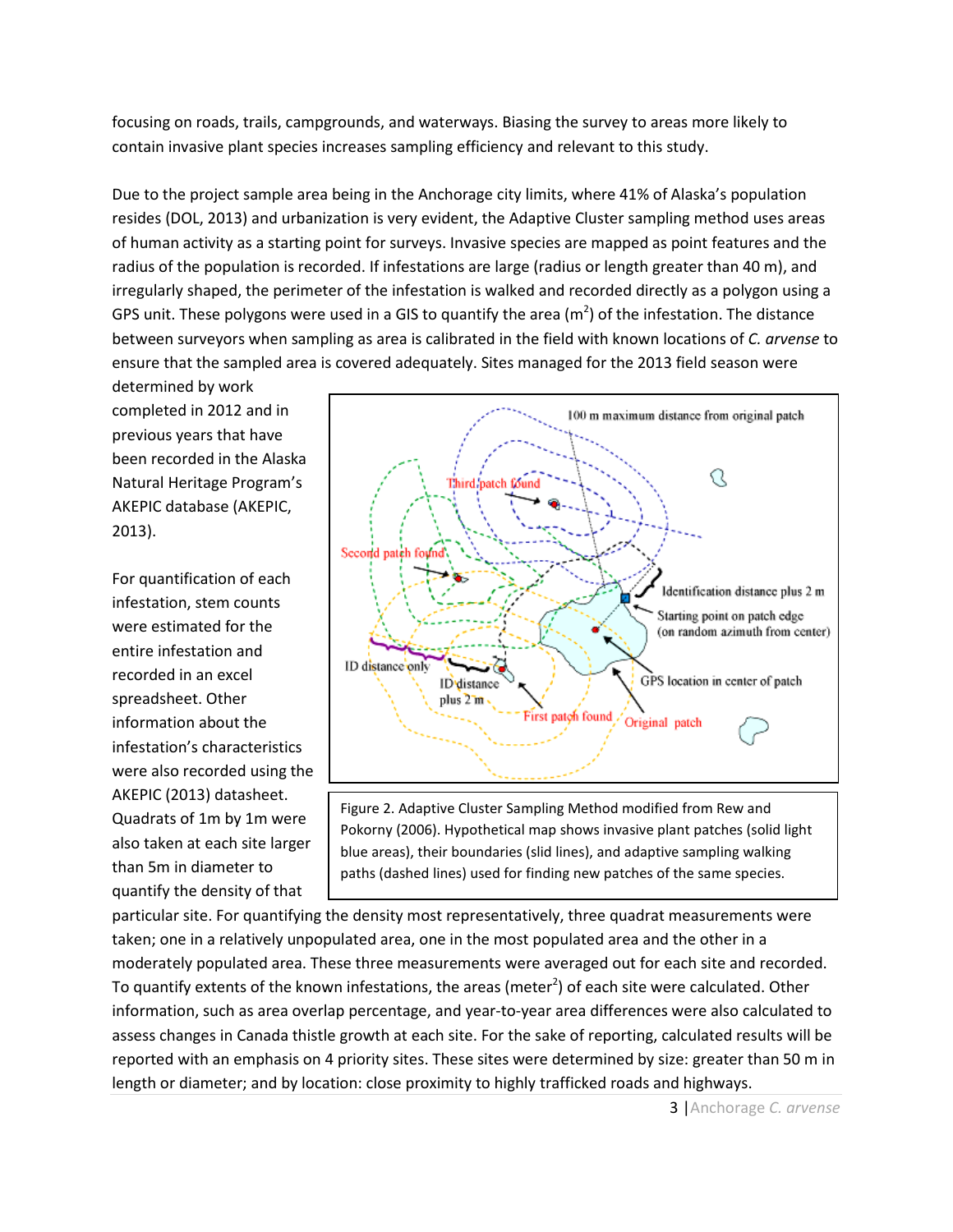### *Outreach*

Community education, involvement and reporting are important components to understanding and surveying for invasive noxious weeds. Due to *C. arvense* being somewhat prevalent in the Anchorage area, community awareness allows for the prevention of spread, word-of-mouth responsiveness to newly identified infestations and instruction on how to manage on private property. This awareness was made possible by updated and produced outreach materials for Anchorage citizens. These included a rack card with information on how to identify *C. arvense*, why it is a problem, and contact information if it is found (Fig.3). A sticker with contact information and pictures of *C. arvense* was also produced (Fig. 3). Finally,



Figure 3. Outreach materials produced for dispersal in the Anchorage area.

a bus advertisement was also run between July and September on three city buses that provided public transportation around Anchorage. Before field work took place in the 2013 growing season, these materials, along with the Selected Invasive Plants of Alaska (2009) pocket booklet were distributed to greenhouses, nurseries, and garden centers in the Anchorage area. Selected Home Owner's Associations and Private companies with *C. arvense* on their property were also targeted audiences for discussions on managing their property's infestations. Communications ranging from formal meetings and letters to informal phone calls were conducted to make contact with these key community members. Field work and *C. arvense* management results were also presented at the 2013 Annual Invasive Species Conference in Fairbanks Alaska in November.

#### *Management*

Several management practices were completed throughout the *C. arvense* growing season in 2013 including mechanical, and hand-digging of plants and rhizomes. Priority sites and large sites (>10 stems) were managed with multiple mechanical treatments throughout the season to prevent seed setting and for stressing the rhizome growth of *C. arvense*. Graglia et al. (2006) and Nuzzo (1997) demonstrate the effectiveness of mechanical and cultural treatment of *C. arvense* when mature leaves (~20 cm) are left on the shoot to prevent accelerated vegetative growth. Small sites (≤10 stems) were hand-dug with a shovel to completely remove the rhizomes. This material was carefully collected, placed in a two-layered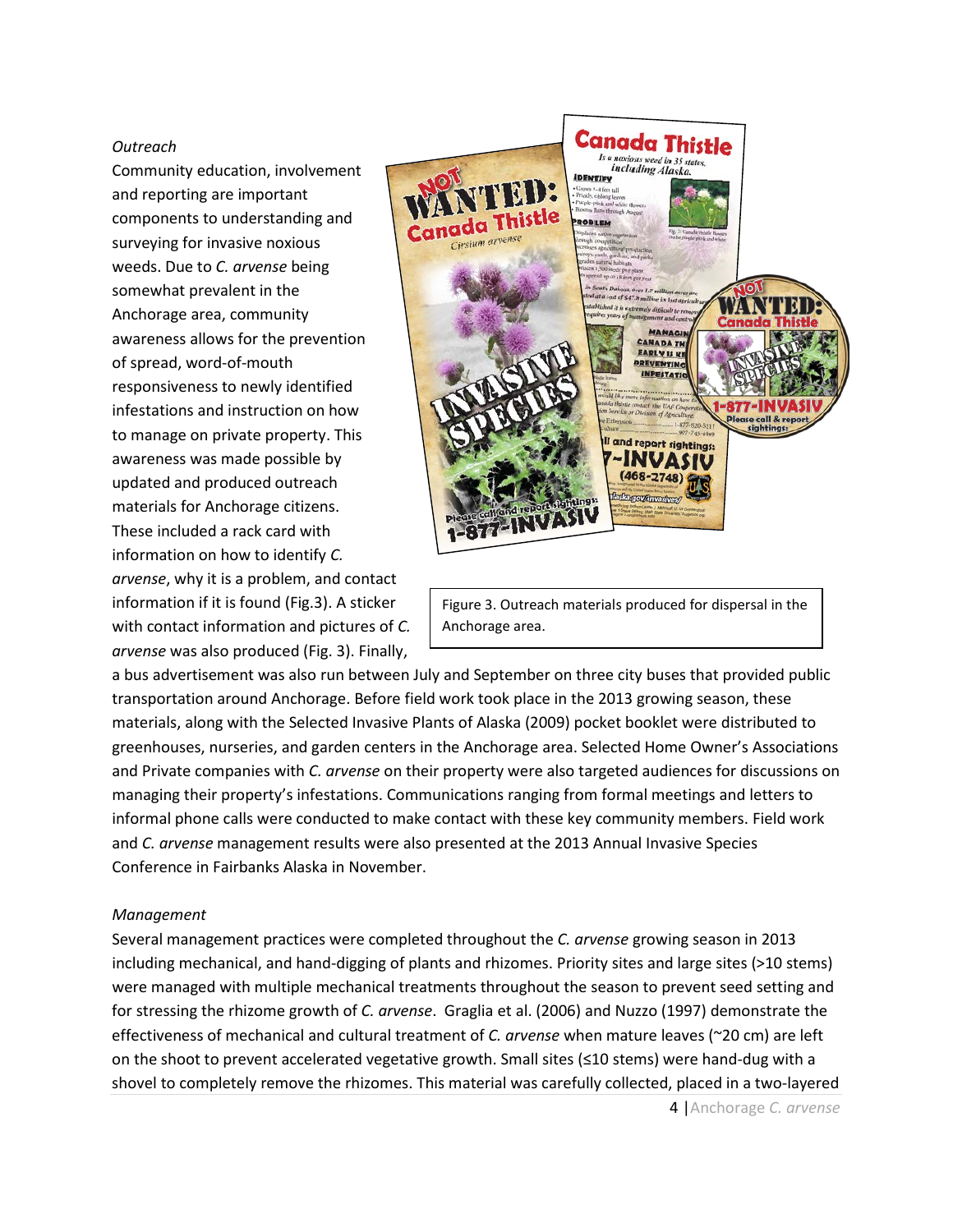plastic bag and disposed of properly. If seed development was observed at a site, seed heads were clipped from the plant, placed in a two-layered plastic bag and disposed of properly. If seed heads were removed from a priority or large site, a follow-up mechanical treatment was also implemented to augment additional stress.

Previous successful work in Southcentral Alaska to manage *C. arvense* has involved multiple mowing treatments, followed by an application of an appropriate systemic herbicide in late Fall. While this project was prepared for application of a late fall herbicide treatment, excessive rain and low temperatures prevented this application in the 2013 field season.

Inspections were also conducted in nursery and greenhouses as well as garden centers throughout the season in the Anchorage area. Potted plants and ornamental landscaping pots were carefully inspected for *C. arvense* seedlings and rosettes as a result of contaminated potting soils and growing medium. If any *C. arvense* was found, a "Stop of Sale" was enforced on all product species in which the *C. arvense* was found to be growing in. With a project representative present, the entire stock of product was placed in a two-layered plastic bag and disposed of properly on site by facility staff.

# **Conclusions**

# *Outreach*

Approximately 700 rack cards were distributed throughout 2013 to about 12 nurseries and greenhouses, conference attendees, and to the Anchorage Cooperative Weed Management Area (CWMA). About 200 stickers have also been dispersed to these same community educational outreach efforts. The bus advertisement generated 12 reports to the main invasive species contact phone number; three of which were confirmed *C. arvense* sites in the Anchorage area after following up with the public reporter. The largest of the sites reported was behind an Anchorage firehouse along Jewel Lake Rd., and had approximately 500+ stems, and was covering 205 m<sup>2</sup>. Although most reports were not the target *C*. *arvense* species, the follow-up contacts were a great way to interact with the public, provide more education on invasive species in the Anchorage area, establish a productive working relationship between resident "field staff" and project coordinators, and emphasize the agency's appreciation for community reporting.

# *Total Management*

AKEPIC reports 304 separate *C. arvense* infestations in the Anchorage area. However, some of these infestations are at very close proximity with one another and could represent the same infestation. For example, two separately reported AKEPIC sites are within 7 m of each other and both fall into the mapped perimeter of a recorded priority site. So, with this in consideration, it is estimated that ~29% of AKEPIC's Anchorage *C. arvense* records were managed in 2013 by Division of Agriculture staff. In the 2013 field season, a total of 47 infestation sites (Fig. 1), amounting to 0.12 km<sup>2</sup> (~30 acres) in the Anchorage area were surveyed, quantified, and managed. Ten of these were newly found infestations; 2830  $m^2$  (0.7 acres). Mechanical management began the 12th August until early October. The first flower of *C. arvense* was seen the 10<sup>th</sup> of July at priority site 2.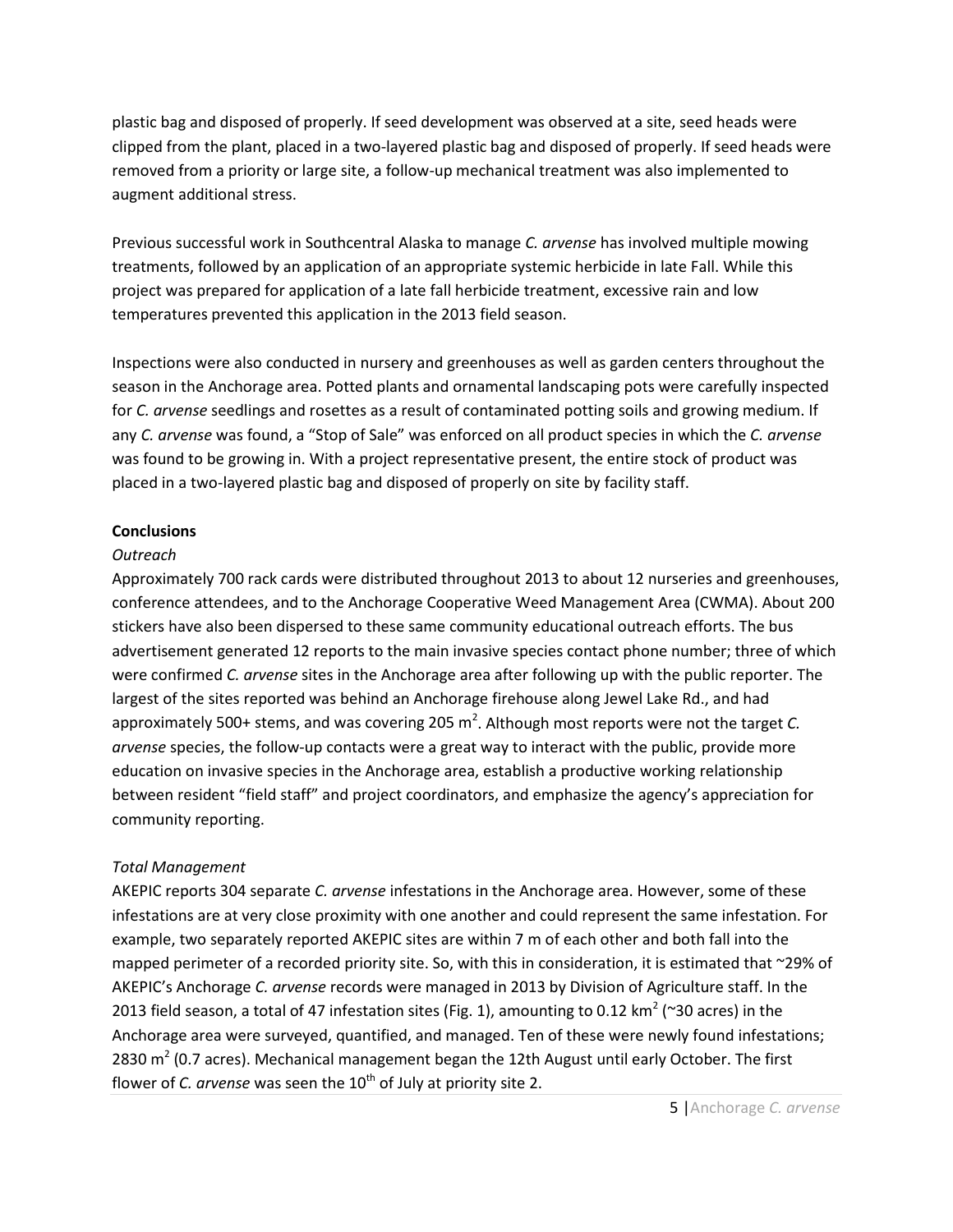#### *Priority Sites*

Priority site 1 (Fig. 4) is located along the Seward Highway on the southbound exit for Huffman road (- 149.851895, 61.109120). It is 78 m in length on a western-facing slope in disturbed sediments. This site in within a right-of-way and periodically mowed by the Department of Transportation in the growing season. However, it was also mowed twice by project staff and had a portion of the infestation handpulled due to accessibility in a landscaped area. Both of these areas have ~300 stems and cover 447 m<sup>2</sup>. The average density for this site is 65% cover of *C. arvense*. Since 2011, priority site 1 has decreased in

size by 3548  $m^2$ , and has an overlapping area of 2011 by 36%.

Priority site 2 (Fig. 5) is located west of Minnesota Drive Expressway and east of Concord Hill Drive in a disturbed area (- 149.908318, 61.126663). This site has two larger infestations and other small infestations along private property fence lines. The Concord Hills subdivision adjacent to the infested areas has recently become developed with houses. Based on the unnatural terrain and young sediments, the infestation areas are speculated to have been a topsoil dump and equipment holding area for construction equipment. The larger site just east of  $104<sup>th</sup>$  avenue is a manmade berm covering 538  $m<sup>2</sup>$  with ~500 stems, and the rest of the area covers 378  $m^2$  with ~350 stems. The average density of *C.* 



arvense at site 2 is 76%. Since 2011, priority site 2 has decreased in size by 168 m<sup>2</sup> and overlaps previous extents by 56%.

Figure 4. Priority site 1 located at -149.851895, 61.109120. Perimeters of the infestation are outlined by year since 2011.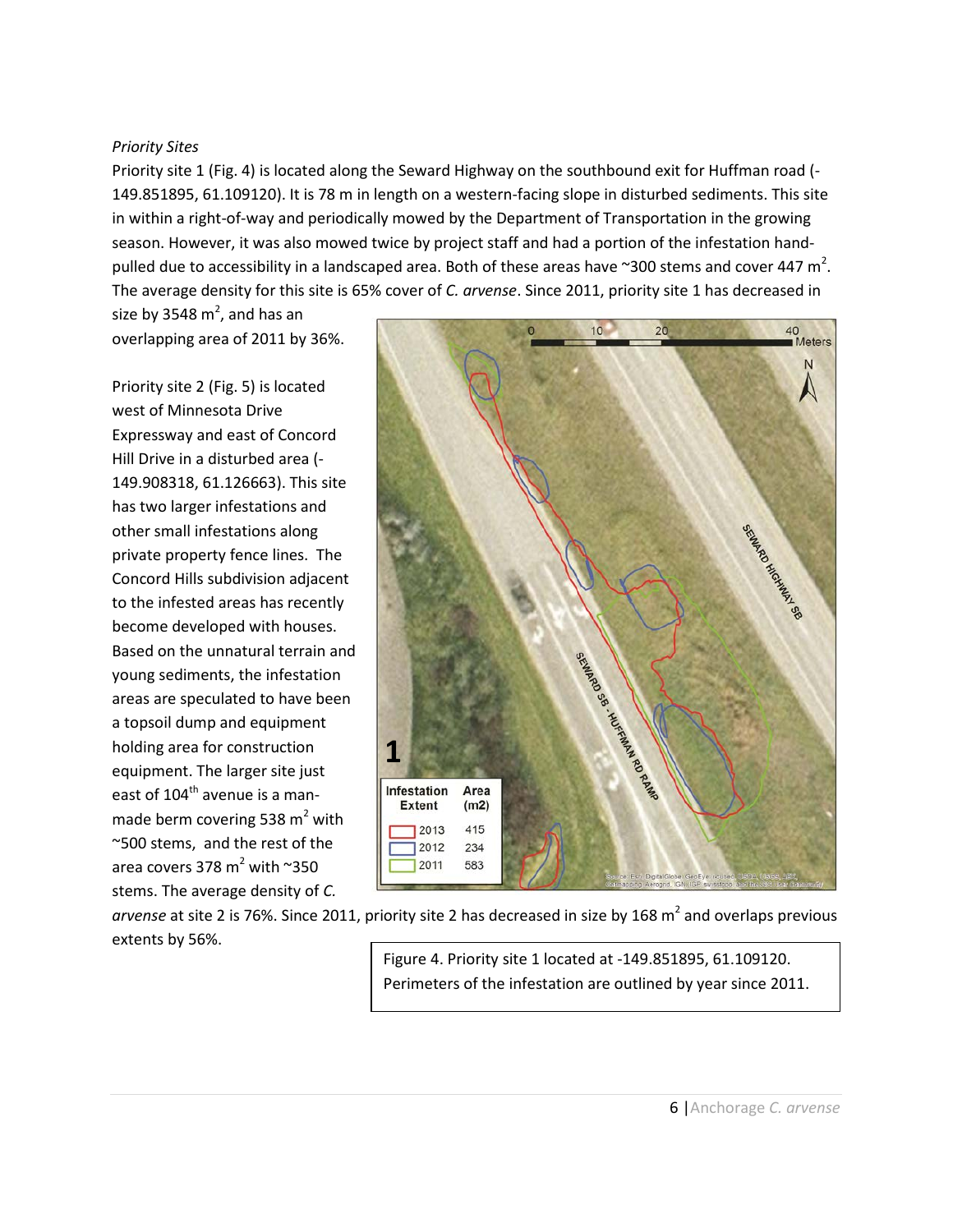

Figure 5. Priority site 2 located at -149.908318, 61.126663. Perimeters of the infestation are outlined by year since 2011.

Priority site 3 (Fig. 6) is located on the south side of the Glenn Highway between Airport Heights Drive and Bragaw Street intersections (-149.814665, 61.219177). The infestation is roughly 100 m in length, and covers 2256  $m^2$ . The average density of the infestation is 60% with ~500+ stems. This infestation is situated within the Glenn Highway right-of-way. Although the area has a dirt foot path, it is not trafficked by many people and parts of the infestation are situated within a wooded area. The location of this infestation being behind a garden center that was required to remove contaminated product deserves more investigation. A few white flowers were also observed at this infestation site. Priority site 3 has increased in area since 2011 by

790  $m<sup>2</sup>$  and has the greatest overlapping of 76%.

Priority site 4 (Fig. 7) is located on the north side of the Glenn Highway just east of the Mountain View Drive intersection (-149.820961, 61.218381). Priority site 4 infestation runs parallel to the highway for 270 m, and covers a total area of 4902 m<sup>2</sup>. The southwestern part of the infestation area aggressively grows in dense stands of raspberry bushes and devils club while the *C. arvense* closest to the highway grows in sandy disturbed sediments. The density of *C. arvense* is averaged to 83%. The infestation has 500+ stems and includes a patch of white flowers. Site 4 has increased in area since 2011 by 336 m<sup>2</sup>, and overlaps previous areas by 67%.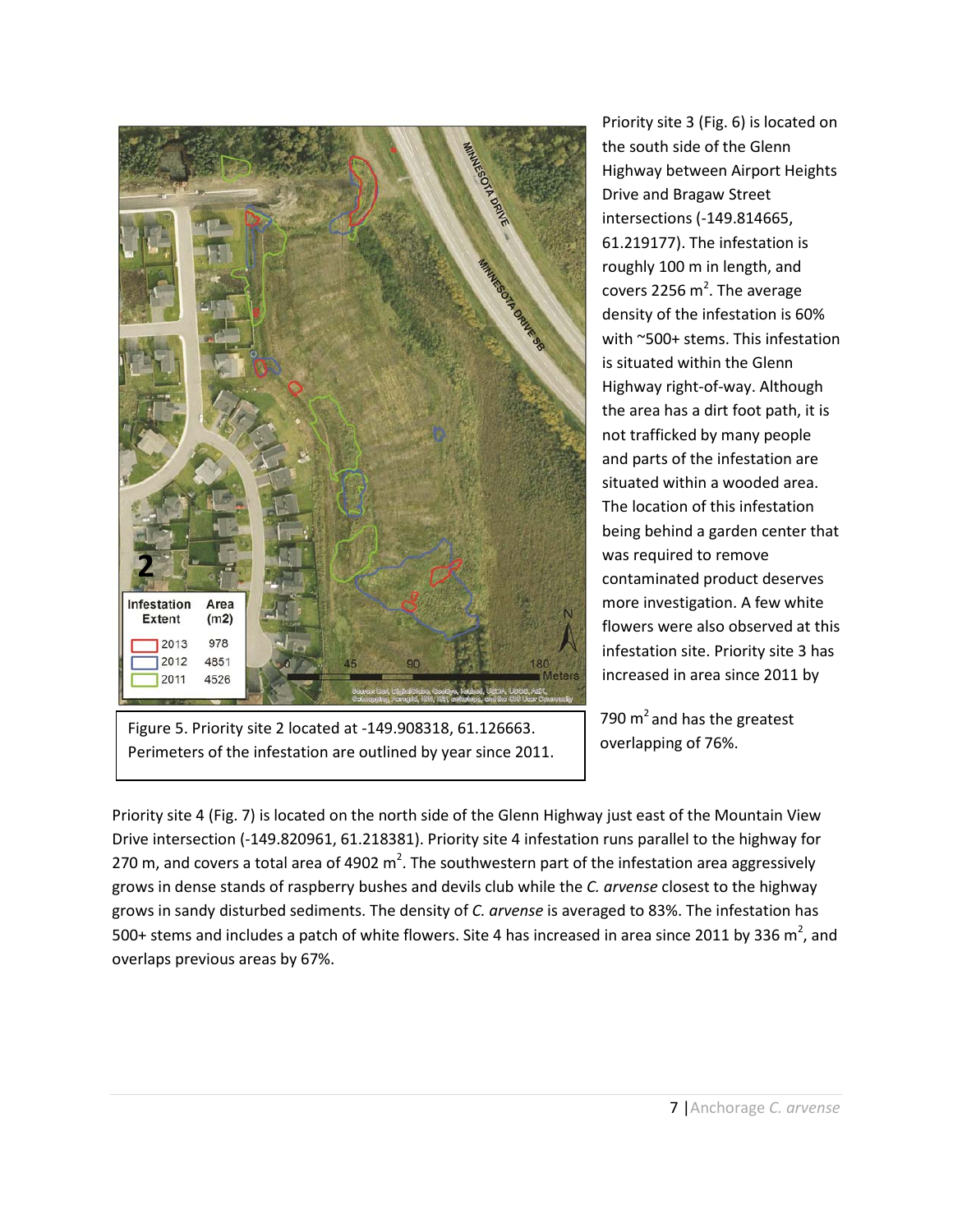

**Extent**  $(m2)$ 4902 2013 2012 3709 2011 4112

Figure 7. Priority site 4 located at -149.820961, 61.218381. Perimeters of the infestation are outlined by year since 2011.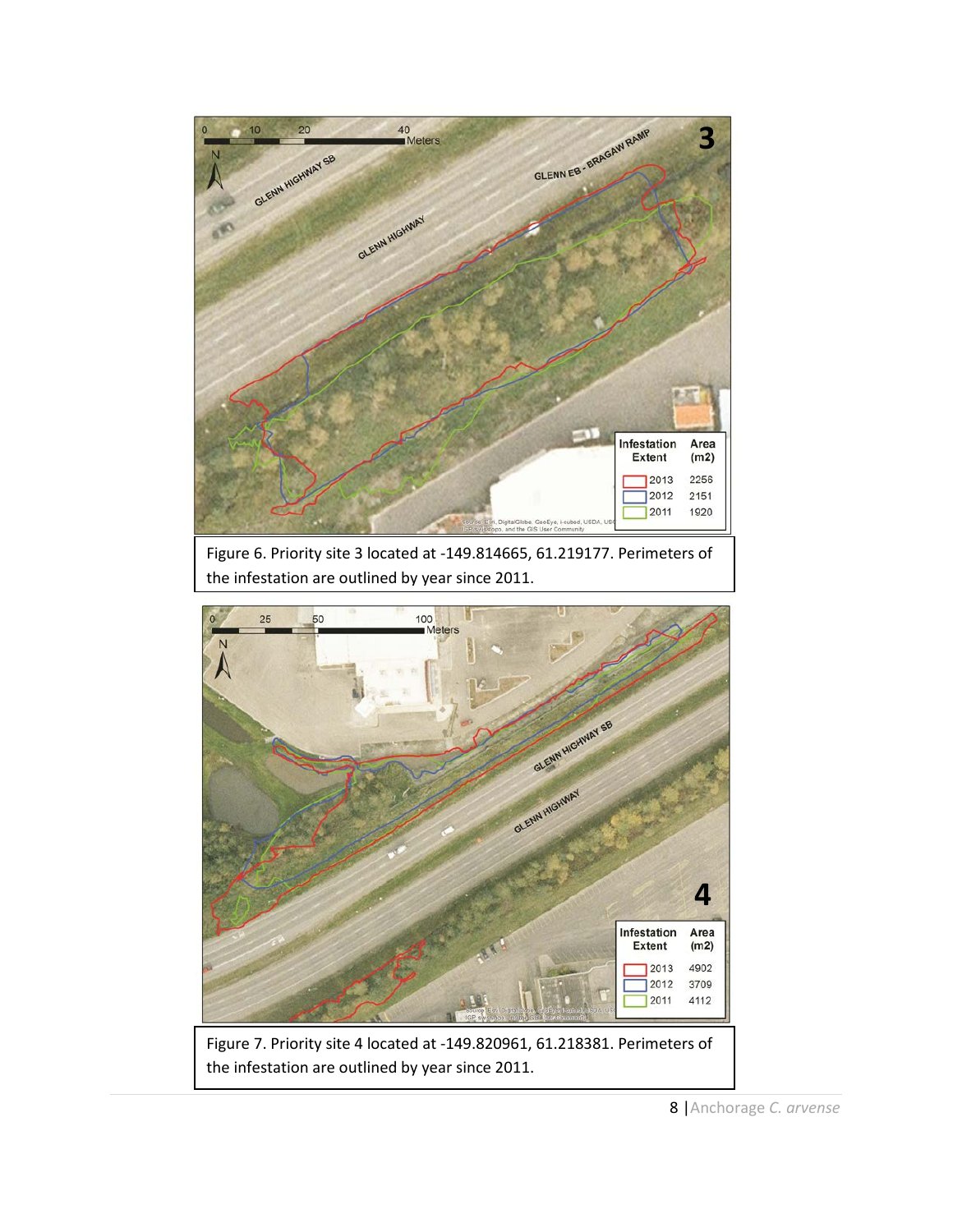## **Discussion**

Although site 1 has decreased in size, there appears to be more rosettes surfacing along what were probably established rhizomes from previous years. These shoots propagated from 5 stems reported in 2010 (AKEPIC, 2103) to 300 (including the landscaped area) stems in 2013. So, although the areas are decreasing, the *C. arvense* stands are becoming more densely populated. . Site 2 significantly decreased in extent and was not seen fully mature until late in the growing season, suggesting possible competition of native grasses becoming established within the site. This is also consistent with results of interspecific plant competition from non-crop plants in grassland communities (Graglia, et. al, 2005). However, a location along a man-made berm at Site 2 was measured up to 85% cover and had the first flowering plant of the 2013 season of any Anchorage *C. arvense* site, indicating a well-established and a mature infestation. The overlapping area of the berm was 87%, confirming an advanced site. Due to sites 3 and 4's close geographic proximity, it is suggested that their increase in extent is in response to a lack of mechanical management; mowed once per growing season, or being located in a microclimate of ideal growing conditions. Border extents Site 3, are measured to be up to 7 meters from previous years Although this work gives preliminary results of quantifying Anchorage's *C. arvense* infestations, these outcomes left us with questions for further investigation quantifying densities, the effectiveness of mechanical management and ideal Alaskan growing conditions of *C. arvense*.

Should areas of high overlapping percentages be target sites for herbicide applications in 2014? Is mechanical control on less dense sites reducing areas of newly established infestations? *C. arvense* has been estimated to grow up to 5.5m by rhizomes (Boersma et al., 2006). How much of this newly established areas are a result of new growth or just due to inconsistency of field data collection?

## **Future Work**

A complete understanding of *C. arvense* behavior in the Anchorage area is still relatively unknown. While persistent management practices will continue in the future, our objectives to better understand how *C. arvense* responds to variable management options is crucial to making decisions to include the most effective management techniques.

# *Refined Objectives*

- 1. Maintain existing goals of the project
	- a. Continue coordination with Department of Transportation for priority site mowing and implantation of their Integrated Vegetation Management Plan
	- b. Manage *C. arvense* to background levels, include a herbicide application in 2014
	- c. Emphasize objective 2: follow up on *all* AKEPIC recorded sites at least once in the field season for monitoring
- 2. Perform systematic surveys in the Matanuska-Susitna valley
	- a. Minimum of 20 miles of road surveys
	- b. Minimum of 10 park's parking lots, trailheads, and campgrounds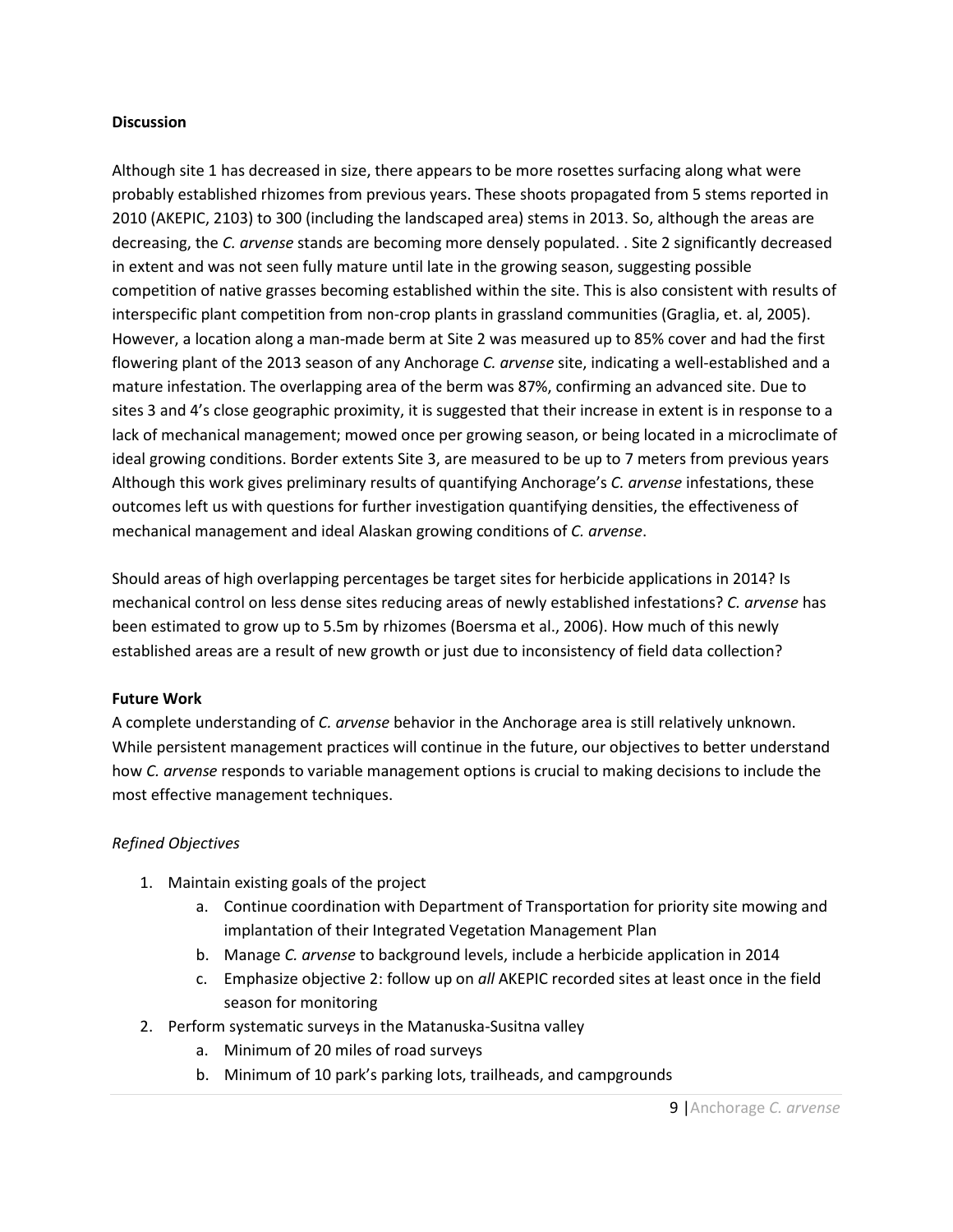- 3. Determine herbicide effectiveness vs. mechanical management in field studies
	- a. Target location: Concord Hills subdivision berm site
	- b. Garlon 3A, Milestone, Mechanical, Control (no herbicide)
- 4. Test for seed viability in developmentally/seasonally variable Canada thistle plants
- 5. Determine if priority infestation sites are dominantly dioecious or contain both dioecious and hermaphroditic plants
	- a. This will determine if the infestations reproduce by seed and vegetatively or just vegetatively. If infestations are dominantly dioecious, then the management strategy of seed head clipping should be reevaluated.
	- b. Seed viability tests (objective 4) will also be an assessment of reproducibility to determine mode of management

# **References**

AKEPIC (2013). Alaska Exotic Plant Information Clearinghouse database [\(http://aknhp.uaa.alaska.edu/maps/akepic/\)](http://aknhp.uaa.alaska.edu/maps/akepic/). Alaska Natural Heritage Program, University of Alaska, Anchorage. 19 November 2013.

Boersma, P.D., Reichard, S.H., Van Buren, A.N. 2006. Invasive Species of the Pacific Northwest. University of Washington Press. Seattle, Washington. 84-85 pp.

"A history of Alaska Settlement Populations". Department of Labor (DOL) and workforce Development. 18 March 2014[. http://labor.state.ak.us/research/pop/popest.htm](http://labor.state.ak.us/research/pop/popest.htm)

Graglia, E., Melander, B., Jensen, R.K. 2006. Mechanical and cultural strategies to control *Cirsium arvense* in organic arable cropping systems. European Weed Research Society *Weed Research*. 46, 304- 312 pp.

Hultén, E. 1968. Flora of Alaska and Neighboring territories. Stanford University Press, Stanford, CA. 1008 pp.

Nuzzo, V. 1997. Element Stewardship Abstract for *Cirsium arvense*. The Nature Conservancy, Arlington VA.

Pojar, J., MacKinnon, A., eds. 2004. Revised Plants of the Pacific Northwest Coast. Lone Pine Publishing, Vancouver, British Columbia, Canada. 528 pp.

Rew, L., Pokorny, M. eds., Prather, T.S. 2006. Adaptive Sampling Design. Inventory and Survey Methods for Nonindigenous Plant Species. Montana State University Extension. 56-59 pp.